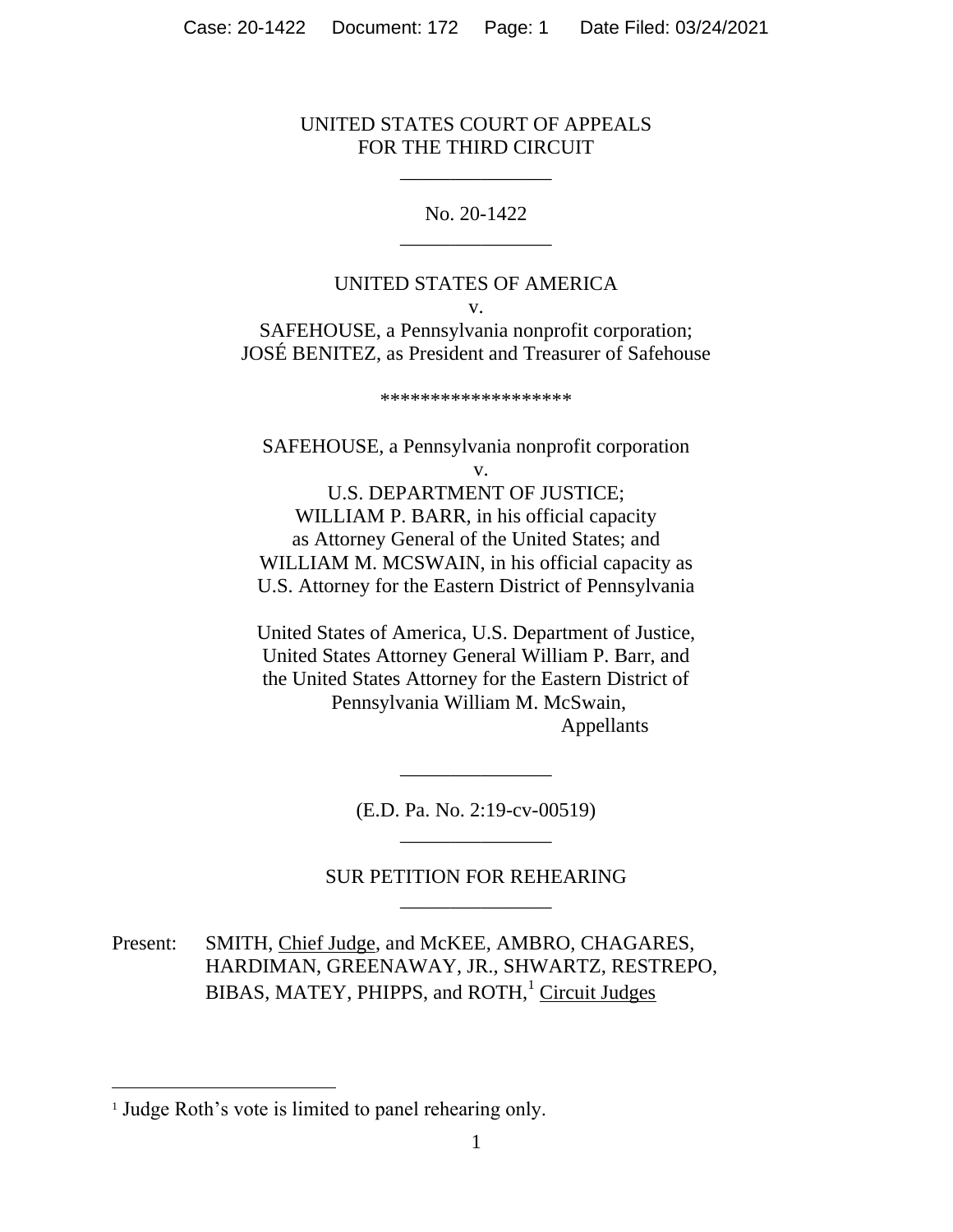The petition for rehearing filed by Appellees in the above-captioned case having been submitted to the judges who participated in the decision of this Court and to all the other available circuit judges of the circuit in regular active service, and no judge who concurred in the decision having asked for rehearing, and a majority of the judges of the circuit in regular service not having voted for rehearing, the petition for rehearing by the panel and the Court en banc is **DENIED**. Judges McKee, Restrepo, and Roth would have granted the petition.

By the Court,

s/Stephanos Bibas Circuit Judge

Dated: March 24, 2021 Lmr/cc: All Counsel of Record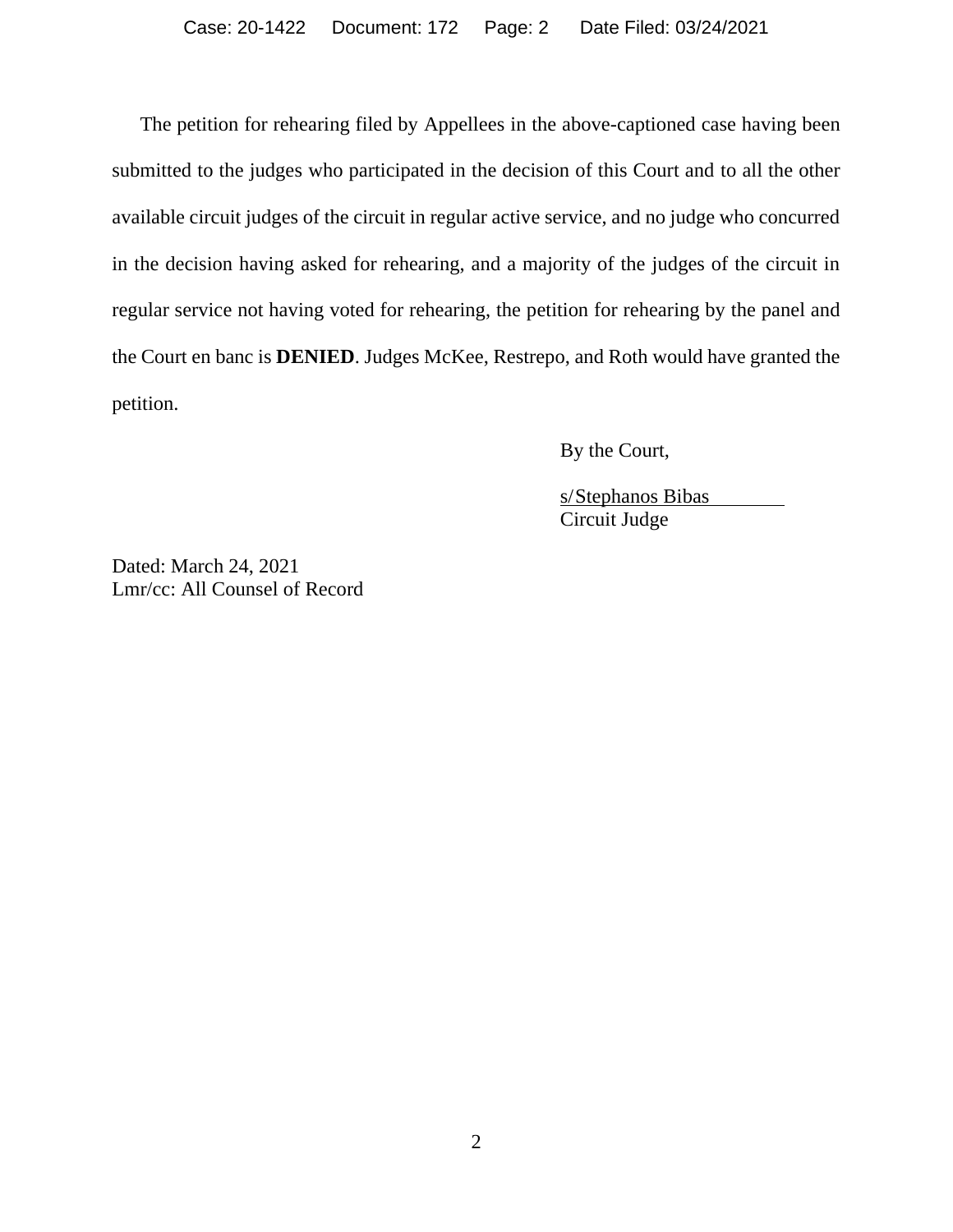#### **OPINION SUR DENIAL OF PETITION FOR REHEARING**

#### McKee *joined by* Restrepo and Roth

Ultimately, the meaning of 21 U.S.C.  $\S$  856(a)(2) must be decided by Congress. However, that is no reason for us not to hear this case *en banc*. Until Congress acts, Safehouse and others who attempt the kind of therapeutic response that is at issue here will continue to risk substantial prison sentences.

The District Court was the first in the country to interpret 21 U.S.C. § 856(a)(2) and numerous jurisdictions around the country are considering the same kind of therapeutic intervention that now places Safehouse in prosecutorial crosshairs. Even if the Majority's analysis is correct, this declaratory judgment action is too important to deny *en banc* review by the entire court. The Majority opinion will be studied by other jurisdictions around the country where entities like Safehouse are considering similar therapeutic responses to the life-threatening opioid epidemic that is engulfing so many communities and destroying so many lives. 2

<sup>&</sup>lt;sup>2</sup> Examples of innovative programs were brought to the Court's attention in amicus briefs submitted on behalf of interested cities and states. As of 2018, 44 states have enacted Good Samaritan legislation offering limited immunity from drug-related charges for bystanders and other drug-users seeking help for those experiencing overdose. *See* Brief of the District of Columbia, and the States of Delaware, Illinois, Michigan, Minnesota, New Mexico, Oregon, Vermont, and Virginia as Amici Curiae in Support of the Petition for Rehearing *En Banc* at 6-9, *United States v. Safehouse*, 985 F.3d 225 (3d Cir. 2021) (No. 20-1422) (hereinafter States' Amicus). *See also* Brief of Fourteen Cities and Counties as Amici Curiae in Support of Appellees' Petition for Rehearing *En Banc* at 4, *United States v. Safehouse*, 985 F.3d 225 (3d Cir. 2021) (No. 20-1422). Additionally, California, New Mexico, and Utah have all introduced bills seeking to open safe injection sites. *See* States' Amicus at 11.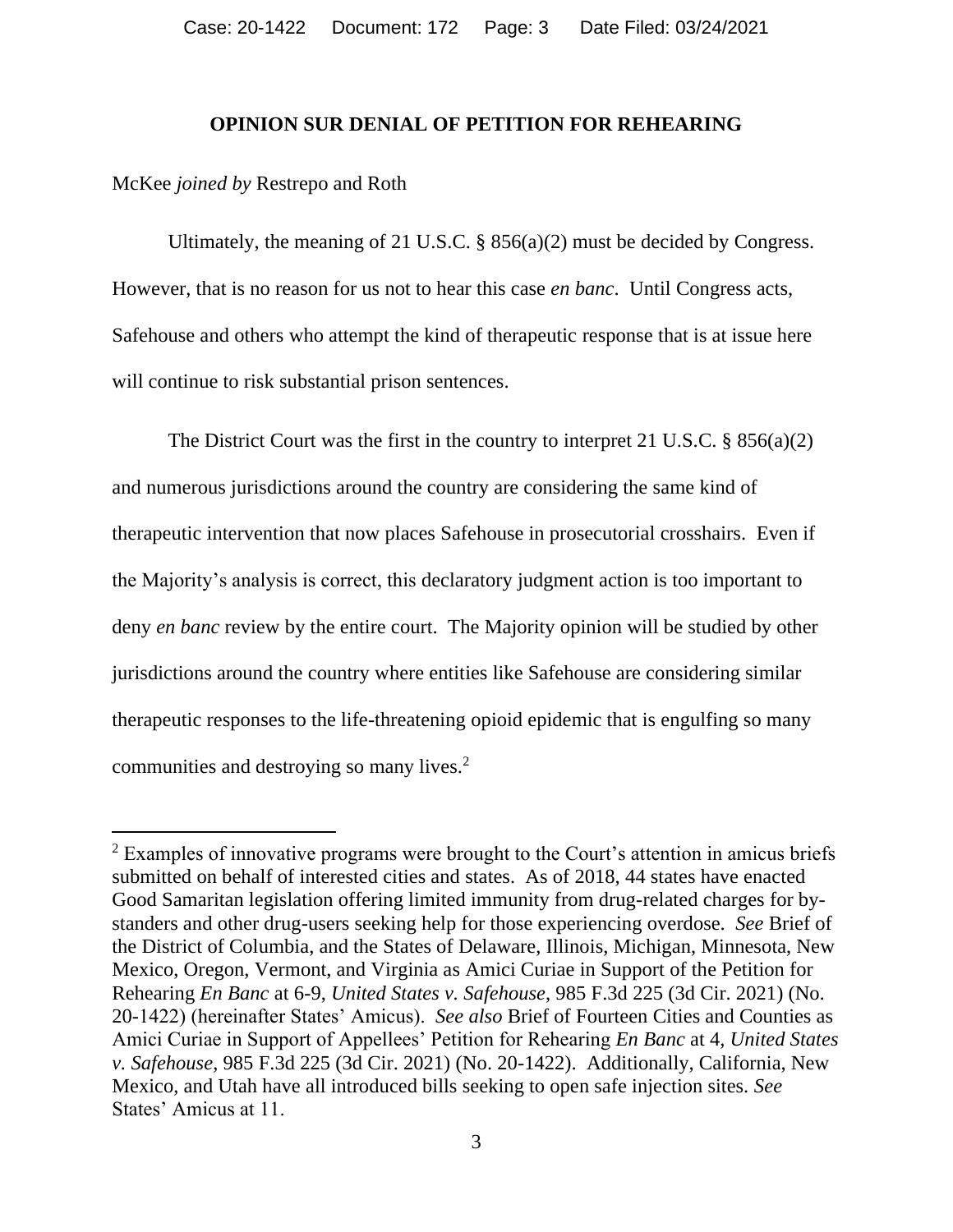Yet, by denying the Petition for Rehearing that has been filed, we declare that the issue is not sufficiently important for the entire court to consider *en banc*. Hopefully, legislation will clarify the meaning of 21 U.S.C. § 856(a)(2), but until that day comes, we owe it to these parties and to communities within our jurisdiction to adjudicate this matter *en banc*. Moreover, for the reasons so cogently set forth in Judge Roth's dissent, which I will briefly elaborate upon, I believe there are problems with the Majority's analysis. Independent of the sweeping importance of this matter, those problems counsel rehearing. However, whether the Majority or Dissent is correct, few other cases will merit *en banc* review as much as this one. I therefore dissent from the denial of the Petition for Rehearing.

### **I.**

The Majority proceeds as if this statute is so clear and unambiguous that resort to legislative history and canons of statutory construction is not appropriate; that simply is not so. Four judges have now examined the language of 21 U.S.C. § 856(a)(2). Two interpret it one way and two interpret it another. In a very thorough and well-reasoned opinion, the District Court painstakingly examined the statutory text as well as several doctrines of statutory construction and explained why  $\S$  856(a)(2) is ambiguous. In resolving that ambiguity, the District Court explained why the statute cannot reasonably be interpreted as an expression of congressional intent to criminalize what all agree is a therapeutic intervention by Safehouse. Judge Roth's dissent explains why she believes the District Court's interpretation of  $\S$  856(a)(2) is correct. The Majority reaches the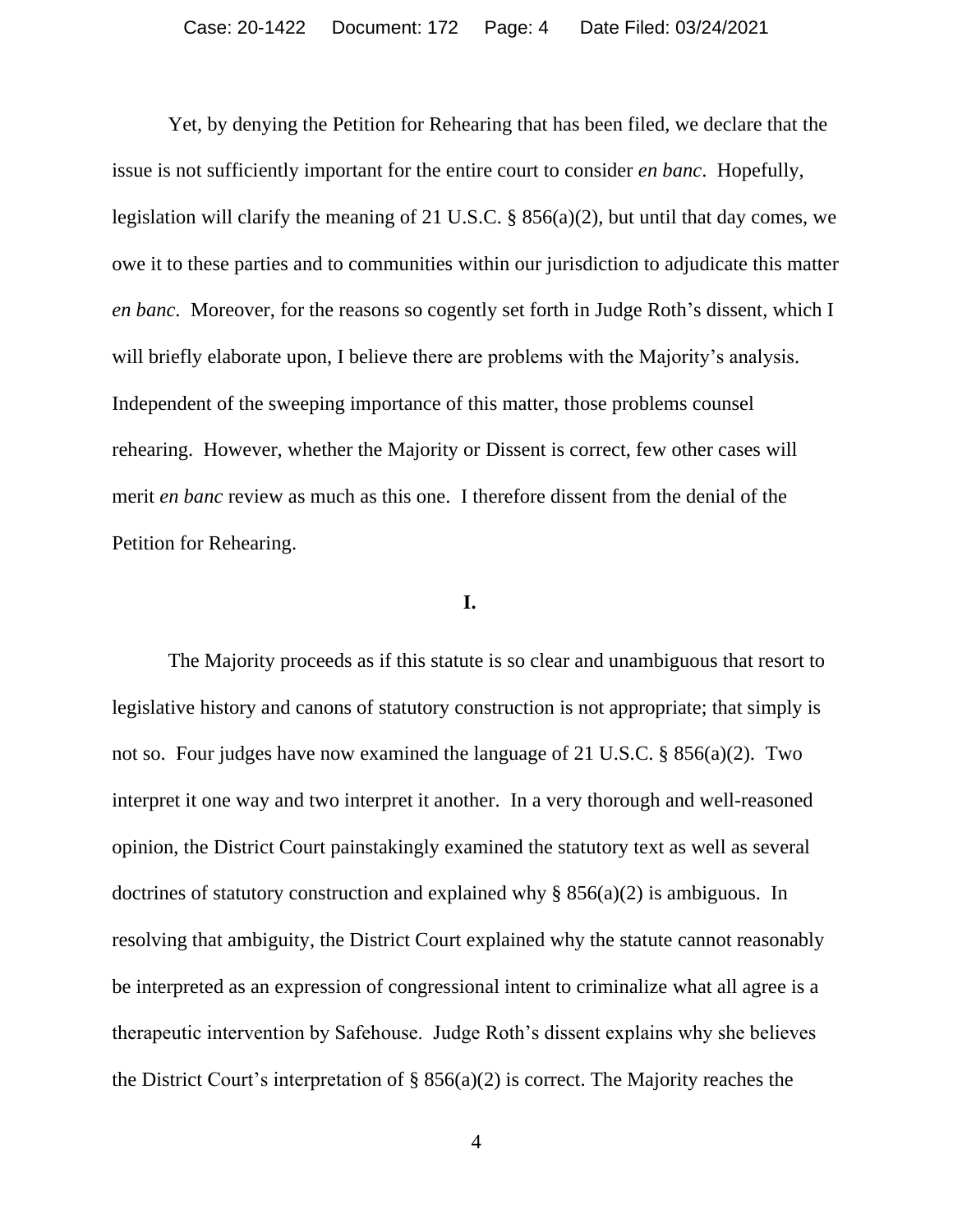opposite conclusion based upon its interpretation of that same language. My colleagues in the Majority claim that their conclusion is based solely on the text of the statute devoid of any and all policy considerations. That is not true. They must read words into the statute that simply are not there in order to avoid the very troubling consequences that naturally result from their rigid insistence on a strictly literal interpretation.

Safehouse is an entity whose Board of Directors is comprised of a former Governor of Pennsylvania, an academician, and prominent evangelists and theologians. The Advisory Committee includes the Commissioner of Public Health of the City of Philadelphia, deans of the schools of public health of prominent universities in the city, a managing director of a healthcare group, and an emergency room physician. Given the Majority's interpretation of this statute, each of them could theoretically be prosecuted under 21 U.S.C. § 856(a)(2) and exposed to a period of incarceration of up to 20 years.<sup>3</sup>

Of course, neither status nor professional achievement should ever immunize one from prosecution for criminal conduct. If community leaders, university deans, theologians, and clinicians have actually engaged in conduct that Congress intended to criminalize, their status in the community and their good intentions is relevant, if at all, only to sentencing. As the Majority correctly notes, "[G]ood intentions cannot override the plain text of [a] statute."<sup>4</sup> But the forceful argument of the Dissent and the very wellreasoned District Court opinion illustrate that we are not dealing with "plain text." As

<sup>3</sup> *See* 18 U.S.C. § 2 (imposing liability as a principal on anyone who aids, abets, counsels or procures the commission of a federal crime).

<sup>4</sup> *United States v. Safehouse*, 985 F.3d 225, 236 (3d Cir. 2021).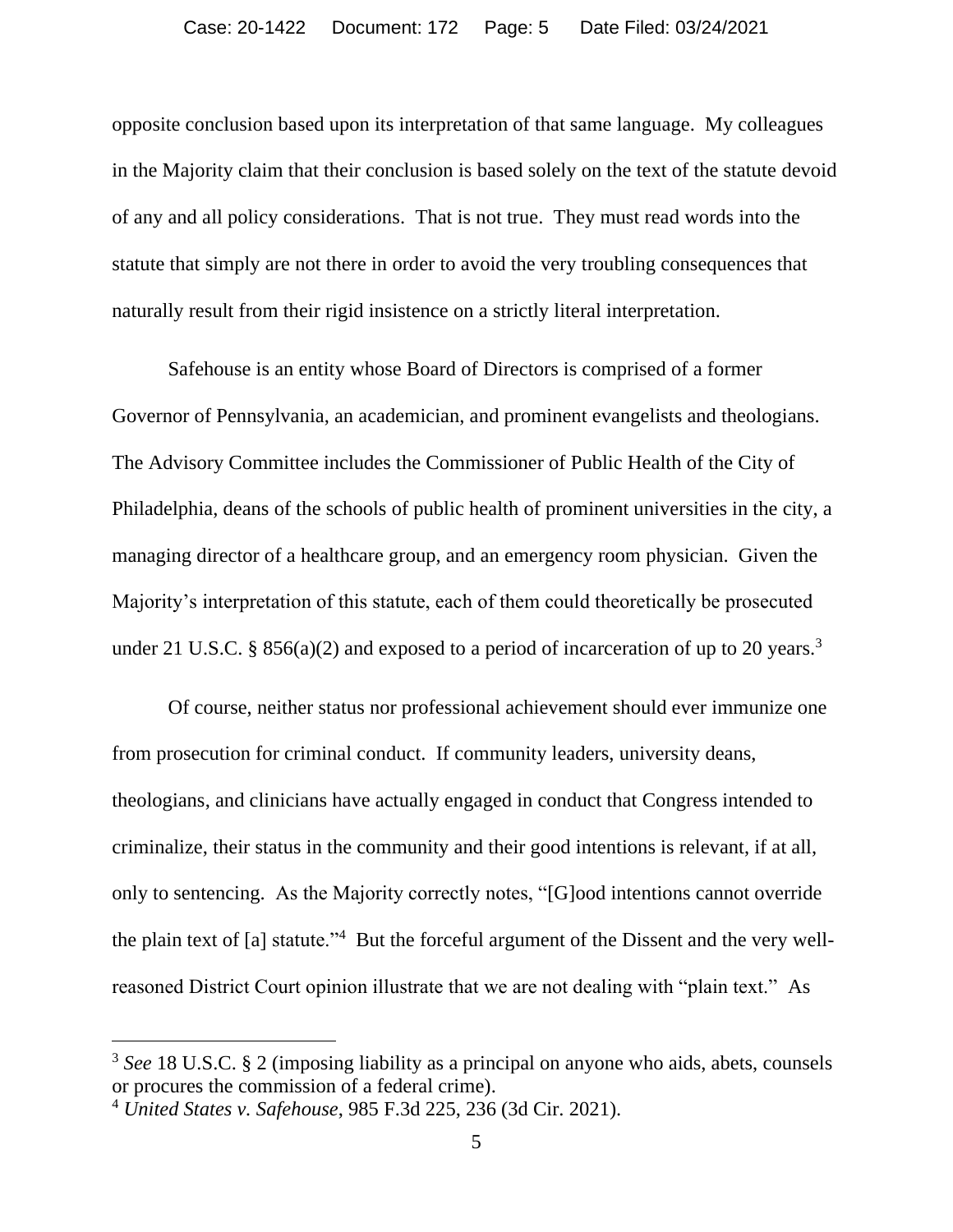Judge Roth explains, the statute is "nearly incomprehensible," and the Government conceded at argument that it is "poorly written."<sup>5</sup>

All agree that 21 U.S.C. § 856(a)(2) makes it illegal to "manage or control" a property and "knowingly and intentionally" open it to visitors "for the purpose of . . . using a controlled substance." As the Majority explains, "[t]his case turns on how to construe and apply  $\S 856(a)(2)$ 's last phrase: 'for the purpose of.'"<sup>6</sup> The Majority believes that "[t]o get a conviction under (a)(2), the government must show only that the defendant's *tenant or visitor* had a purpose to . . . use drugs."<sup>7</sup> They conclude that this "follows from the law's language and grammar," and that "[i]t avoids making paragraph (a)(2) redundant of (a)(1).<sup>98</sup> But, of course, there is a problem. As the Dissent explains, such an interpretation imposes criminal liability on a property owner based upon the conduct of a third party.<sup>9</sup> Judge Roth correctly hypothesizes that this would subject parents to substantial criminal sanctions—including lengthy imprisonment—if they allow their addicted child to live at home and consume drugs there in order to minimize the chances of a fatal overdose.<sup>10</sup>

The Majority nevertheless insists that the language of § 856 controls: as "the statute's plain text covers safe-injection sites[, w]e look no further."<sup>4</sup> By looking "no

<sup>&</sup>lt;sup>5</sup> *Id.* at 244 (Roth, J., dissenting).

<sup>6</sup> *Id.* at 232.

<sup>&</sup>lt;sup>7</sup> *Id.* at 233 (emphasis in original).

<sup>8</sup> *Id.*

<sup>&</sup>lt;sup>9</sup> *Id.* at 245 (Roth, J., dissenting).

 $10$  Other hypotheticals abound, but for the sake of brevity, I focus on this one. For other examples of the reach of the Majority's holding, *see id.* at 238, 247-48.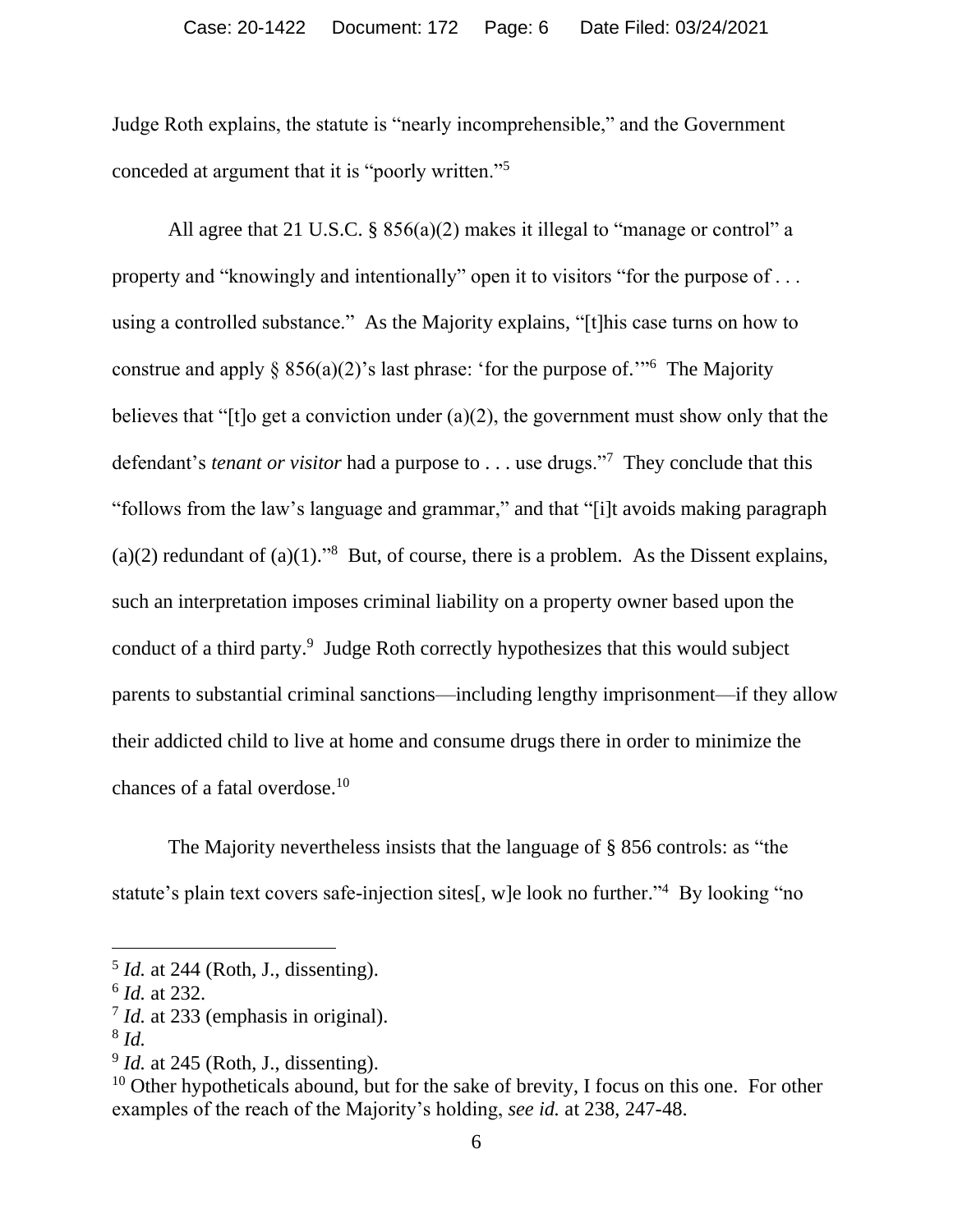further," my colleagues put on blinders and thereby avoid the uncomfortable and troubling consequences of their interpretation. If the statute were clear, I would agree. It is well established that a court must "give effect to a statute's unambiguous plain language unless it produces a result demonstrably at odds with the intentions of the drafters ... or an outcome so bizarre that Congress could not have intended it."<sup>11</sup> Both considerations are present here. Given the ambiguities of the statute and the logical consequences of our holding, we should be exceedingly reluctant to assume Congress intended this statute to sweep as broadly as the Majority holds.

As a purely textual matter, Judge Roth's hypothetical about parents who allow their addicted son or daughter to return home to "shoot up" certainly does fall squarely within the text of the statue. The Majority concludes that "[t]he plain text requires only that the third party [i.e. the child] have the purpose of drug activity," and "Section 856's text makes it clear that  $(a)(2)$ 's 'purpose' is not the defendant's [i.e. the parents']."<sup>12</sup> According to the Majority, this result follows not only from the text of the statute, but "from the way that paragraphs  $(a)(1)$  and  $(a)(2)$  are written and *structured*."<sup>13</sup>

## **II.**

Congress did not historically enact legislation targeted at owners or managers of property where drugs were used. However, after "very dirty and unkempt houses

<sup>11</sup> *In re Visteon Corp.*, 612 F.3d 210, 231 (3d Cir. 2010).

<sup>12</sup> *Safehouse*, 985 F.3d at 233.

<sup>13</sup> *Safehouse*, 985 F.3d at 233 (emphasis added).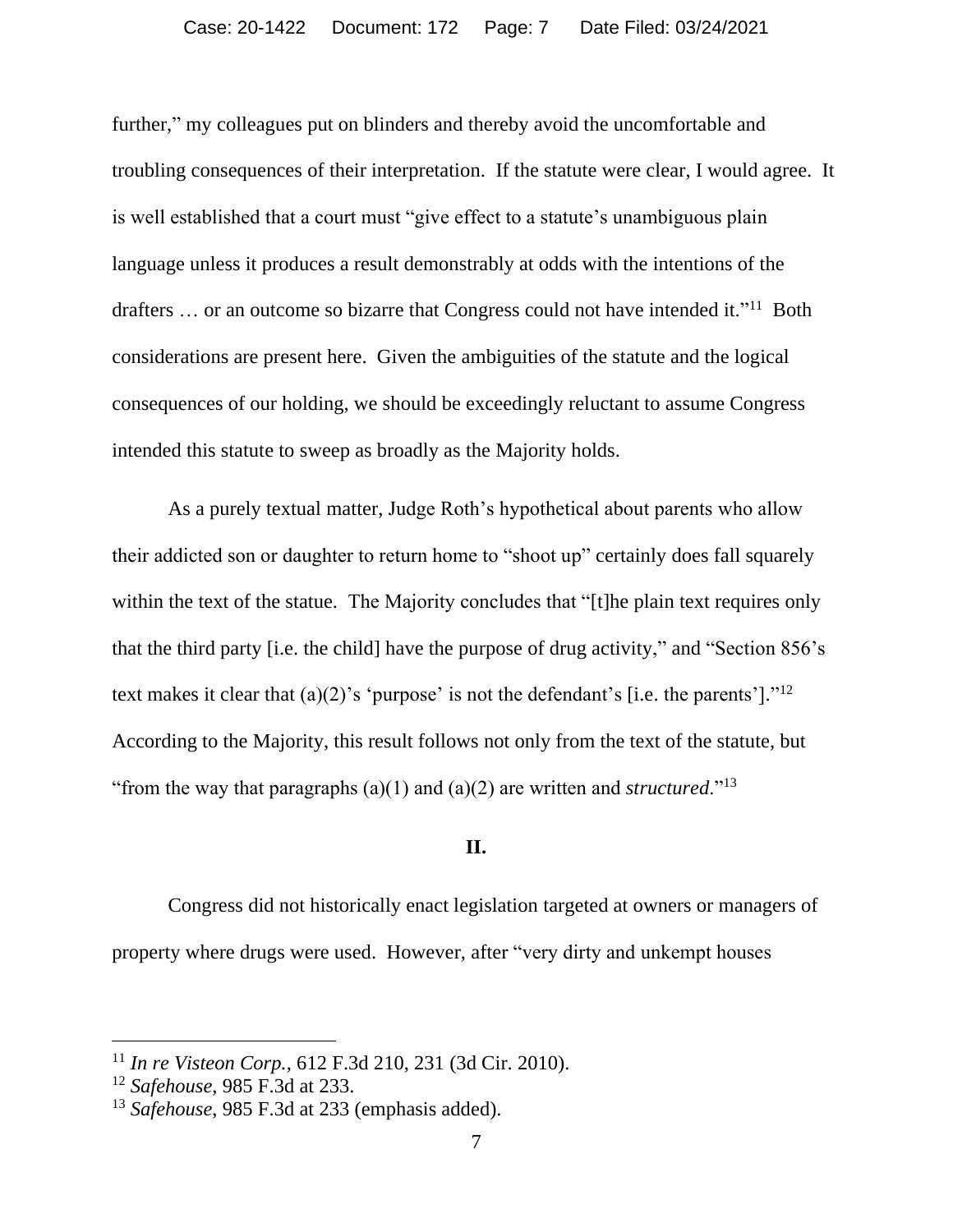blighted . . . neighborhoods, attracting a stream of unsavory characters at all hours,"<sup>14</sup> Congress found it necessary to legislate. Initially, the statute passed by Congress was "effectively used to shut down crack houses." <sup>15</sup> However, legislation before enactment of 21 U.S.C. § 856(a)(2) did not reach club promoters and "rave" organizers who profited from drug use at their events. As Judge Roth explains, then-Senator Joseph Biden introduced an amendment to § 856(a)(2) in 2003 to reach "rogue [club] promoters" who "not only know that there is drug activity at their event[s] but also hold the event[s] for the purpose of illegal drug use or distribution."<sup>16</sup> Senator Biden made it clear that this was a targeted extension of criminal liability focused on the actions of the "few promoters out there who are taking steps to profit from drug activity at their events."<sup>17</sup> He even cautioned that  $\S 856(a)(2)$  had not been—and should not be—used to "prosecute" legitimate" businesses.<sup>18</sup> Subjecting Safehouse to criminal prosecution under that statute is far worse than prosecuting a legitimate business. It is prosecution of an entity engaged in the struggle against the very evil that the Bill was intended to combat. It is the polar opposite of the evil then-Senator Biden had in mind when this legislation was proposed.<sup>19</sup>

<sup>14</sup> *Id.* at 230.

<sup>15</sup> 149 Cong. Rec. S1679 (2003).

<sup>16</sup> *Safehouse* at 245 (Roth, J., dissenting). *See also* 149 Cong. Rec. S1679. Section 856 was later adopted as part of the 2003 Prosecutorial Remedies and Other Tools to end the Exploitation of Children Today (PROTECT) Act.

<sup>17</sup> 149 Cong. Rec. S1678 (2003).

<sup>18</sup> *Id.*

<sup>19</sup> *See Safehouse*, 985 F.3d at 251 (Roth, J., dissenting).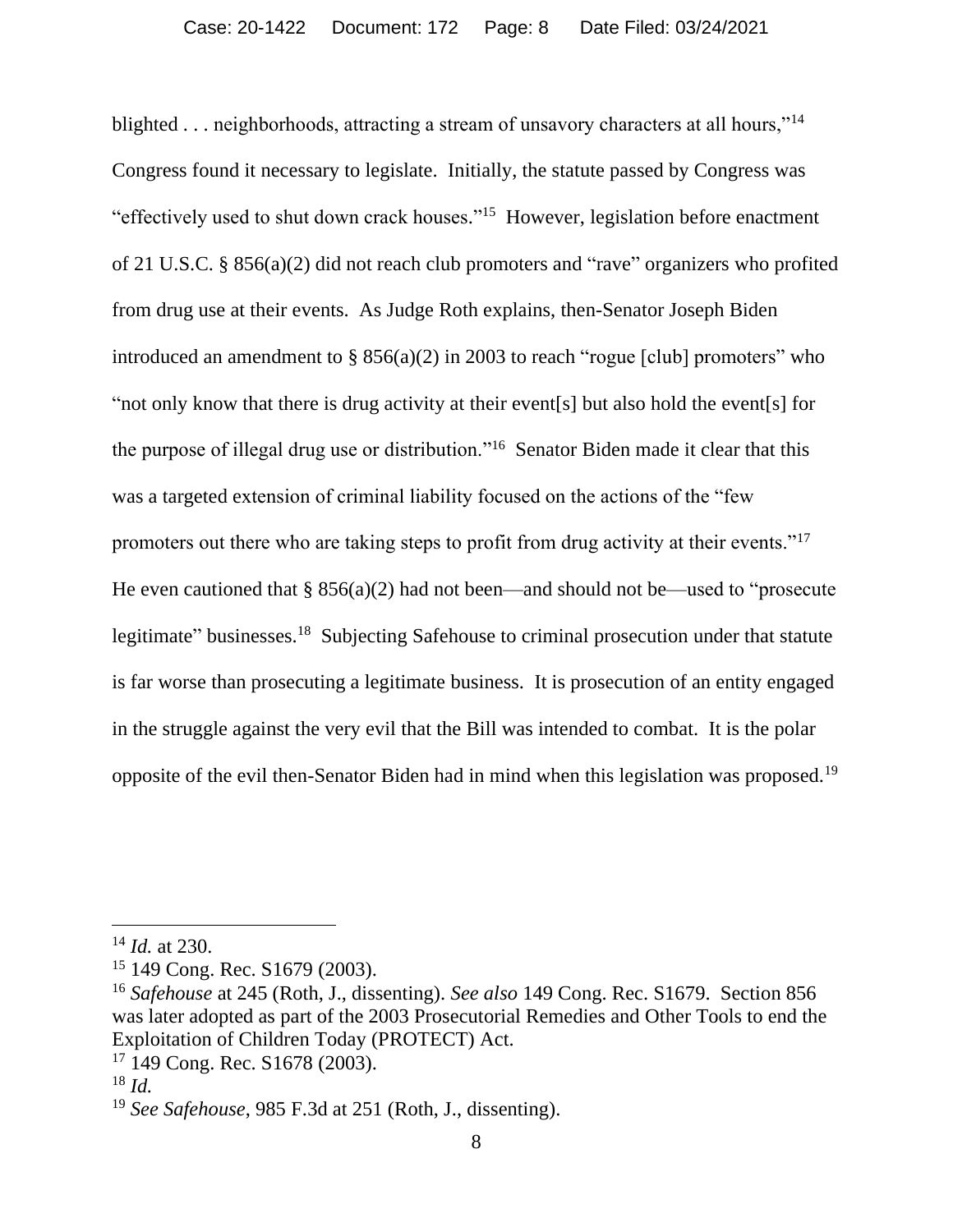As I suggested earlier, even the Majority appreciates that a purely textual reading of this statute achieves a result that conflicts with congressional intent. They explain that under the statute, criminal liability attaches when drug activity is a "significant" purpose of the third-party visitor.<sup>20</sup> Though there has been no relevant finding or stipulation, they assert that  $\S 856(a)(2)$  is violated in this case because "for most people, using drugs at Safehouse  $\dots$  will be a significant purpose of their visit."<sup>21</sup>

To avoid the problem of parental liability in Judge Roth's hypothetical, my colleagues in the majority insist that parents could not be prosecuted based on a child's drug use in their home because such use would merely be "incidental" to him/her living there.<sup>22</sup> They state that, instead, "[p]eople use these places to eat, sleep, and bathe."<sup>23</sup> Excluding criminal liability where drug use is "merely incidental" to occupancy is necessary to avoid the absurd results of Judge Roth's hypothetical. But, of course, there is no such textual limitation in 18 U.S.C. § 856(a)(2). Moreover, the creative limiting language that the Majority reads into the statute does not preclude criminal liability of parents if an addicted child is not very concerned about eating, sleeping or bathing at home as long as s/he can use drugs there. In such a scenario, the child's significant purpose would be using drugs in the home. Given the tenacity of the craving occasioned by addiction and the distorted priorities that accompany addiction, that is not only

- <sup>22</sup> *Id.*
- <sup>23</sup> *Id.*

<sup>20</sup> *Id.* at 237.

<sup>21</sup> *Id.* at 238.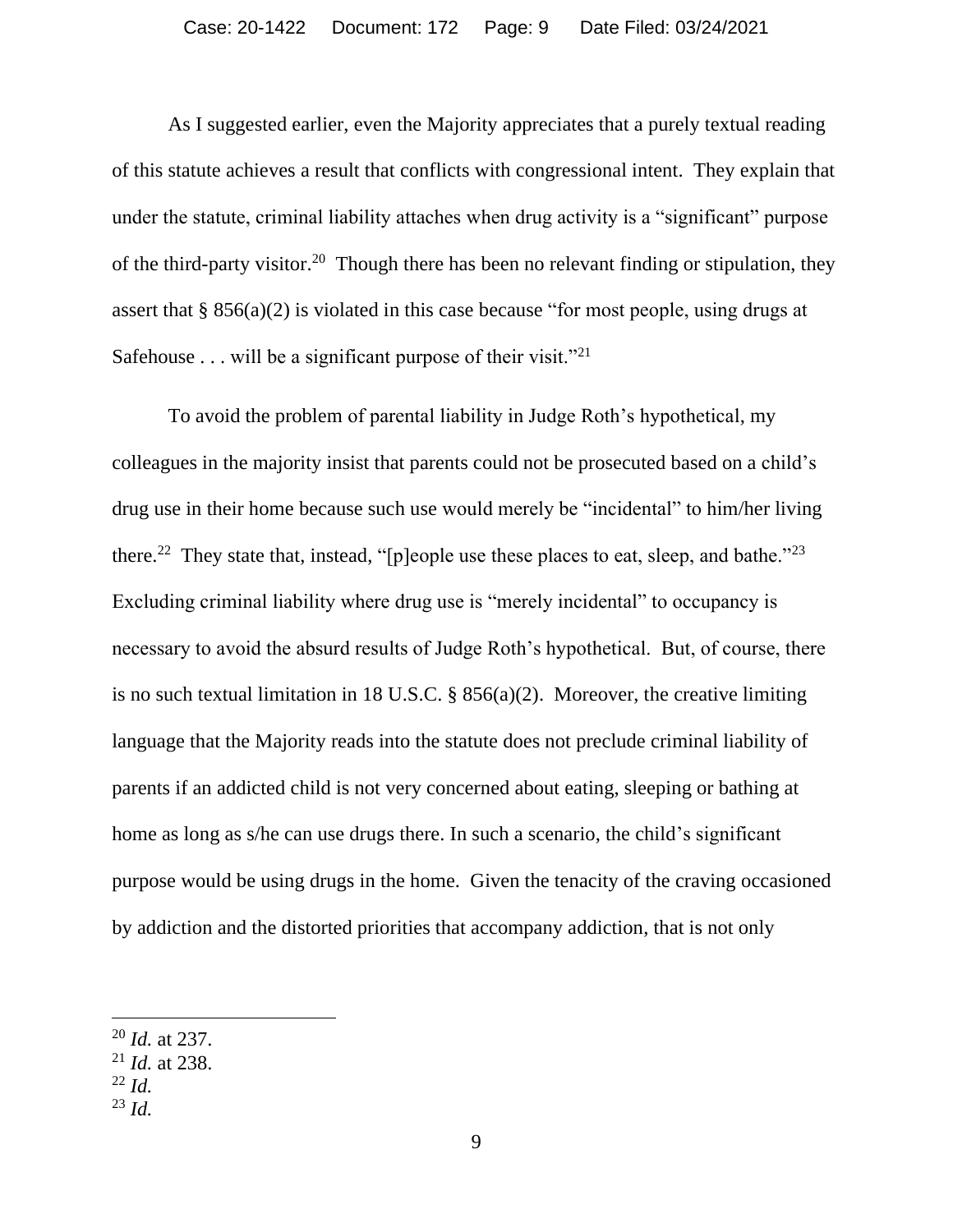possible, it is quite probable. The purpose of such addicted persons would be no different than the purpose the Majority assigns to visitors to Safehouse. The text of  $\S 856(a)(2)$ does not allow for any distinction.

Their parsing of the statutory text alone purports to inform my colleagues in the Majority that "the actor's purpose must be more than 'merely incidental."<sup>24</sup> We are told this adherence to the text avoids the evil of judges making policy and that a contrary holding would be judicial-policy-making.<sup>25</sup> As I have already suggested, the problem is that this interpretation is not based solely on clear text despite the Majority's assertions to the contrary. Rather, it is based on nothing more than the need to avoid the uncomfortable absurdity that flows directly from a literal interpretation of the statute.

Where is the language that is needed to exclude situations where the actor's purpose is "merely incidental" to the drug usage? Nowhere does the text of the statute require the use to be incidental to avoid criminalization and nowhere does the Majority assist in defining these terms. The Majority adds that, while it is the visitors who are required to, and do, have the significant purpose of using drugs, "[i]n any event, Safehouse [itself] has a significant purpose that its visitors do drugs."<sup>26</sup> But the Majority's analysis fails to address the possibility that—like Safehouse—parents may too have the "significant purpose" of allowing loved ones to consume drugs in their home to avoid a fatal overdose. In fact, given all of the agony of living with someone afflicted

<sup>24</sup> *Safehouse*, 985 F.3d at 237.

<sup>25</sup> *See id.* at 243.

<sup>26</sup> *Id.* at 238.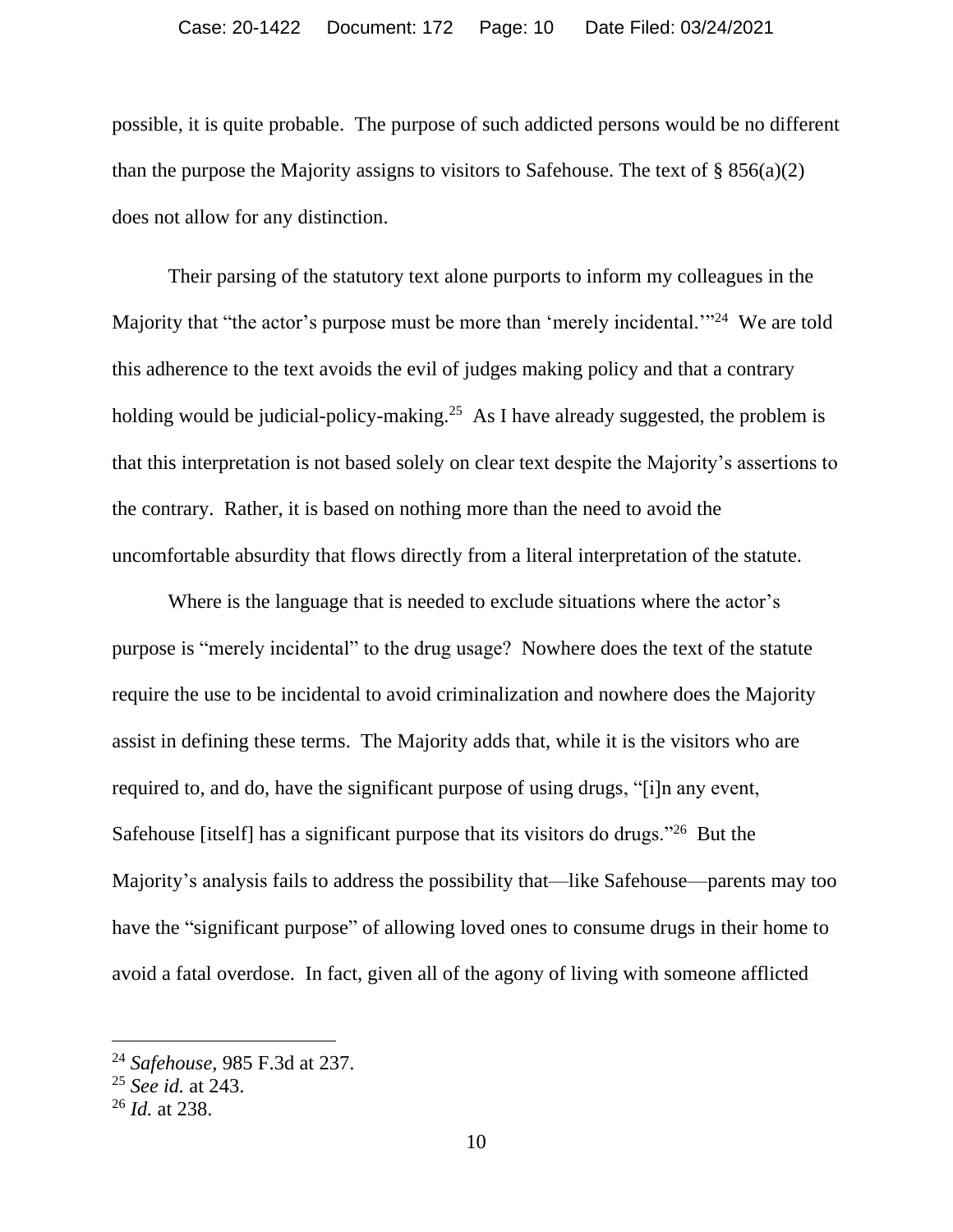with severe drug addiction, it is highly likely that a significant (and possibly the only) parental purpose for keeping an addicted adult "child" at home would be ensuring a lifeline in the event of an overdose.

The Majority takes the absurd results one step further in making a finding that Safehouse's own significant purpose is for third parties to use drugs at its facility.<sup>27</sup> However, no visitor is "required to use the Consumption Room to be eligible for *any* of Safehouse's other services, nor will Safehouse provide, store, handle, or encourage the use of drugs, or allow others to distribute drugs on its property."<sup>28</sup>

### **III.**

Nearly everyone here agrees that Congress did not envision the situation posed by

Safehouse's Consumption Room when it enacted 21 U.S.C. § 856(a)(2). The District

Court explained:

[T]here is no support for the view that Congress meant to criminalize projects such as that proposed by Safehouse. Although the language, taken to its broadest extent, can certainly be interpreted to apply to Safehouse's proposed safe injection site, to attribute such meaning to the legislators who adopted the language is illusory. Safe injection sites were not considered by Congress and could not have been, because their use as a possible harm reduction strategy among opioid users had not yet entered public discourse. 29

<sup>&</sup>lt;sup>27</sup> *Id.* ("For Safehouse itself has a significant purpose that its visitors use heroin, fentanyl, and the like.").

<sup>28</sup> *Id.* at 244 (Roth, J., dissenting) (emphasis in original).

<sup>29</sup> *United States v. Safehouse*, 408 F. Supp. 3d 583, 585-86 (E.D. Pa. 2019).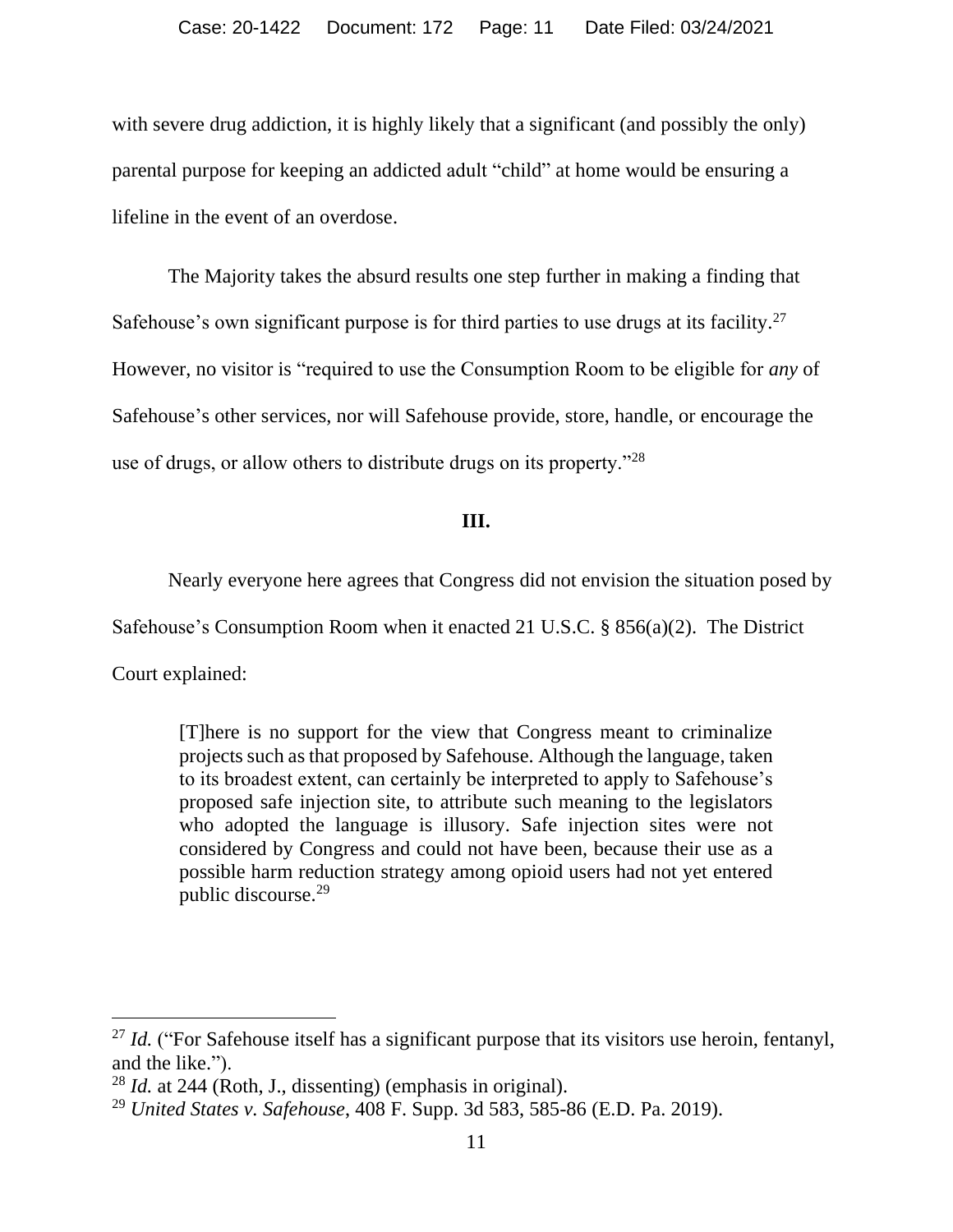The Majority concedes that Congress could not have conceived that operations such as Safehouse would be criminalized by enacting the statute but cites *Pa. Dep't of Corrections v. Yeskey* to argue that should not influence our statutory inquiry.<sup>30</sup> But of course, *Yeskey* did not involve the kind of creative judicial amendment that the Majority slips into the statute. Rather, there, the Court simply held that a prisoner could sue a state penal institution under the ADA because "[s]tate prisons fall squarely within the statutory definition of 'public entity,' which includes 'any . . . agency . . . or other instrumentality of a State . . . or local government."<sup>31</sup> It was therefore irrelevant that Congress did not intend to subject prisons to such claims. The plain text authorized them.

It is, of course, correct to observe that "[s]tatutes often reach beyond the principal evil that animated them[,]" as my colleagues do in citing *Sedima*, S.P.R.L. v. Imrex Co.<sup>32</sup> They correctly remind us that "though Congress meant RICO to target mobsters, it reaches far beyond them to legitimate business as well."<sup>33</sup> The analogy does not advance our inquiry. Congress clearly intended to reach individuals who operate a criminal "enterprise" through a pattern of racketeering when it enacted RICO. Courts did not have to read any language into the statute to hold that legitimate businesses could constitute an enterprise if persons other than traditional "mobsters" conducted their affairs through a pattern of racketeering activity.

<sup>30</sup> *Safehouse*, 985 F.3d at 238.

<sup>31</sup> 524 U.S. 212, 210 (1998).

<sup>32</sup> *Safehouse*, 985 F.3d at 238.

<sup>33</sup> *Id.* (citing *Sedima S.P.R.L v. Imrex Co.*, 473 U.S.479, 499 (1985)).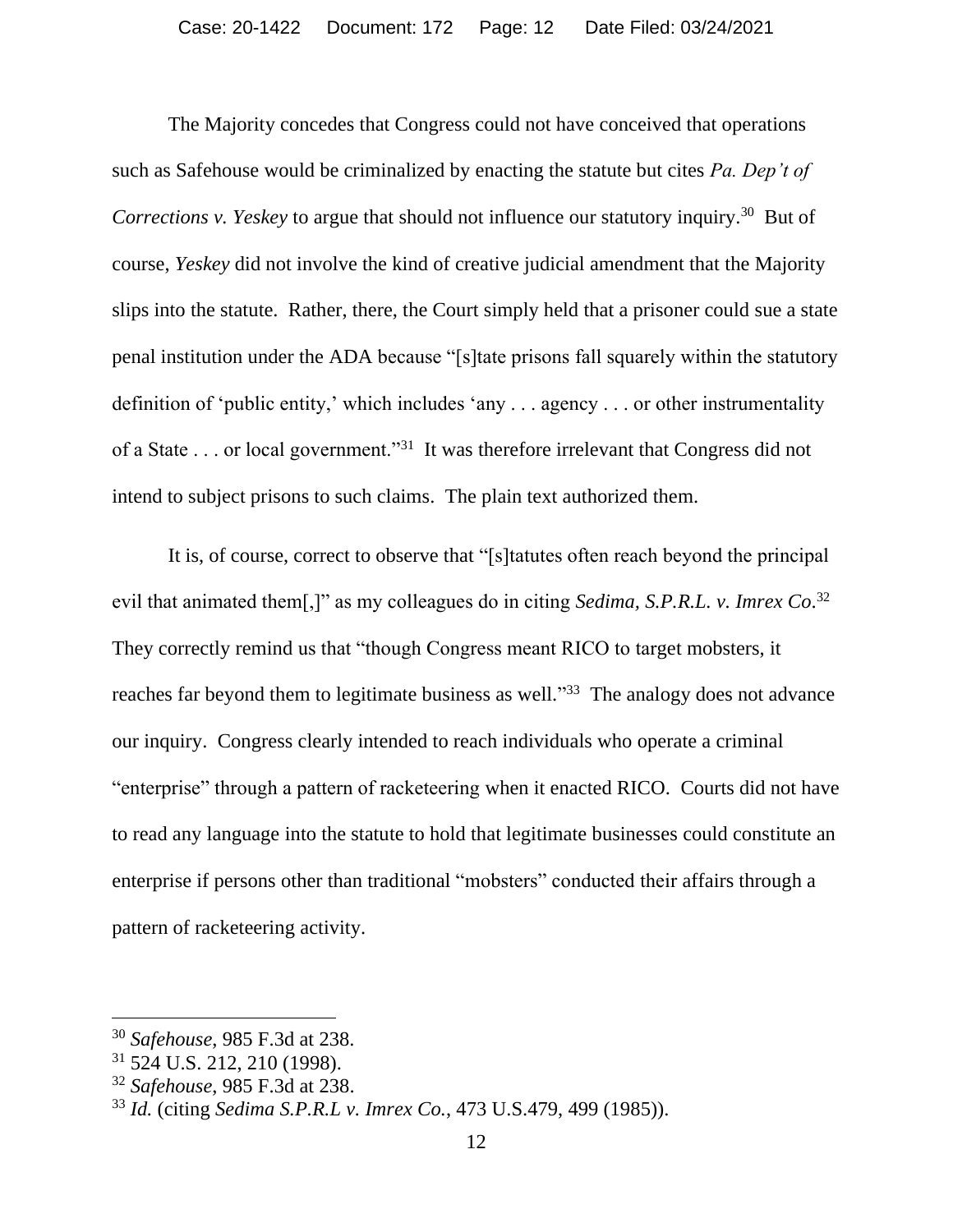As Judge Roth notes in dissent, none of the examples relied upon by the Majority include imposing criminal sanctions on someone based upon someone else's "purpose." Neither she nor I "know of . . . [a] statute, other [than]  $\S$  856(a)(2), in which the 'purpose' of an unnamed third party would . . . determine[] the mens rea necessary for a defendant to violate the statute."<sup>34</sup> There is little comfort in the argument that this is required in order to avoid the evil of judicial-policy-making.

At oral argument, the Government confidently proclaimed that Safehouse's Consumption Room "is exactly the type of thing that Congress was concerned about, even though they didn't specifically know about injection sites."<sup>35</sup> That is simply wrong. Not surprisingly, no authority was offered to support that bare assertion, and none has been offered in its brief to this Court. And subsequent events prove its fallacy. Since 21 U.S.C. § 856(a)(2) was enacted, the federal government has adopted a policy of overdose prevention.<sup>36</sup> Moreover, most states now have Syringe Exchange Programs, which provide clean needles to drug users to reduce the transmission of blood-borne diseases.<sup>37</sup>

<sup>34</sup> *Id.* at 245 (Roth, J., dissenting).

<sup>35</sup> Transcript of Oral Argument at 23, *United States v. Safehouse*, 985 F.3d 225 (2021) (No. 20-1422).

<sup>36</sup> *See* U.S. Dept. of Health & Human Services, Strategy to Combat Opioid Abuse, Misuse, and Overdose (2017), https://www.hhs.gov/opioids/about-the-epidemic/hhsresponse/index.html.

<sup>&</sup>lt;sup>37</sup> While the federal government cannot provide funds for the purchase of syringes, once a state has demonstrated the need for a needle exchange program, they can get funding from the Center for Disease Control to provide services including (but not limited to) personnel, syringe disposal kits, and education in support of syringe exchange programs. The prohibition on using federal funds to purchase syringes does not prevent the CDC from extolling the benefits of such programs. *See Safehouse* 985 F.3d at 239; *see also*